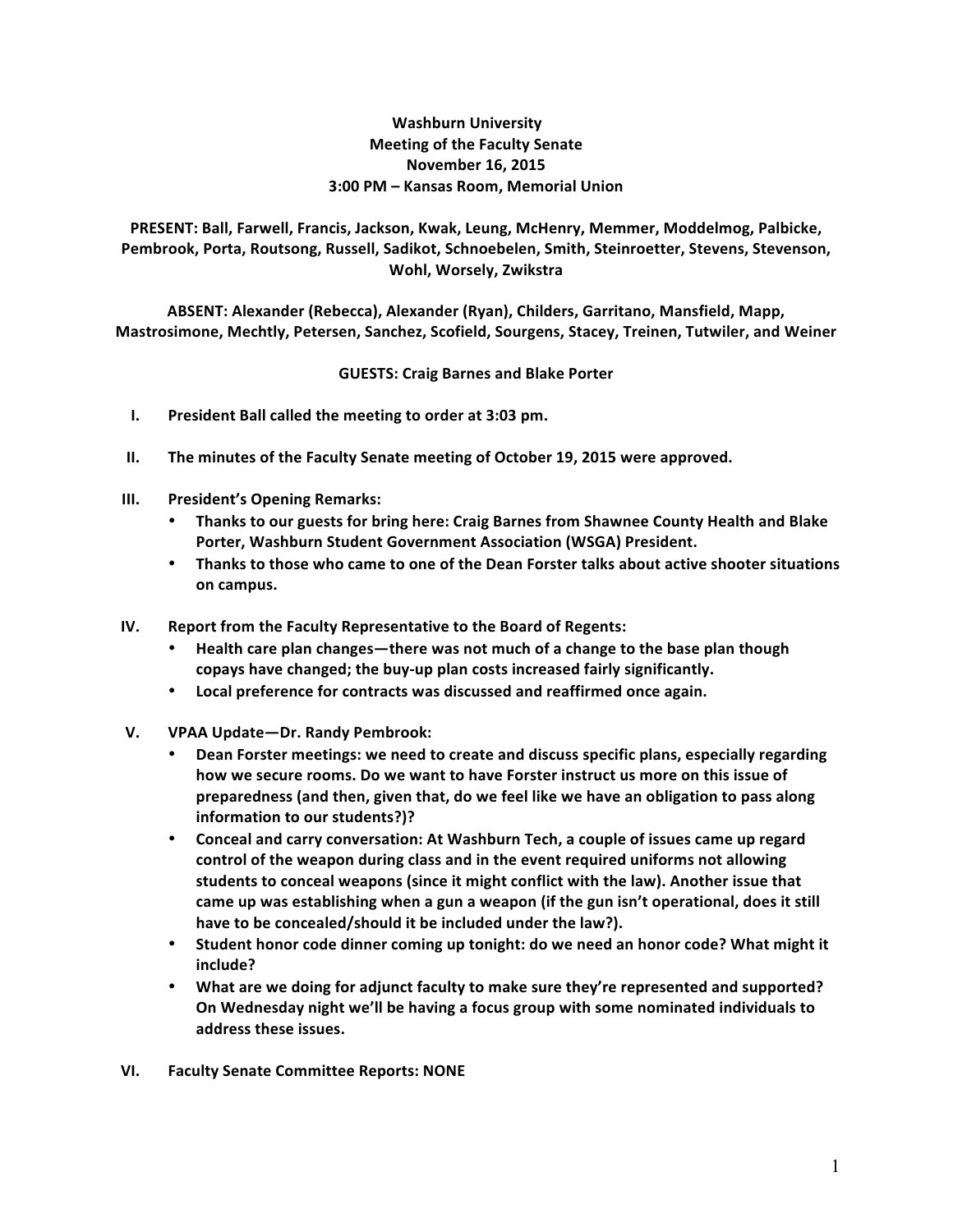- **VII. University Committee Reports:**
	- **The General Education Committee minutes from October 20, 2015 were received.**
	- The Library Committee minutes from October 21, 2015 were received.
	- The Assessment Committee minutes from October 15, 2015 were received.
	- **The Honors Advisory Board minutes from September 2, 2015 were received.**

## **VIII. Old Business: None**

- **IX. New Business: None**
- **X. Information Items: None**
- **XI. Discussion Items:**
	- A proposal for a smoking ban on campus passed last spring by WSGA (presented by Blake **Porter, president WSGA). Russell wondered if this would apply to campus visitors** (including parents). Porter noted that enforcement isn't the purview of WSGA, but some campuses have used a Good Samaritan policy for not doing it, or providing tickets to violators. Some campuses have also worked on phasing out smoking over time. Ball asked if this year's WSGA had talked about specific ways to honor this; Porter responded that it needs to be a broader university policy. Moddelmog wondered if this ban might hurt recruitment; Porter countered by noting that Pittsburg State has turned this into a recruitment tool. Craig Barnes also noted that seven public institutions in Kansas have **banned it. Steinroetter wondered if this would apply to e-cigarettes; Porter said yes** though the current language would have to be changed to reflect that. Francis wondered about the impact on neighborhoods around Washburn; Porter noted that he hadn't considered this issue. Russell wanted to know where Porter would go from here; Porter wants Faculty Senate to move on it in some way. Porter noted that some schools, to help with this would also give out nicotine gum, and Barnes also said there were County services available to help with tobacco cessation, as well. Pembrook clarified that something like this should eventually get to the Board for approval and policy clarification. Steinroetter felt uncomfortable making a policy decision of any kind without finding our how faculty felt about it. Ball noted that a survey was sent out last year and while she didn't have specific figures from it, the majority of faculty who reported back indicated they wanted a smoke-free campus. Wohl worried about enforcement and the right of a person to sit in her or his private vehicle and do what s/he wants. Jackson said among law school faculty, having clearly marked and delineated areas away from public areas is the preference. Francis said the law faculty also said that keeping our campus neighbors happy is key since parking issues already annoy them.
	- Faculty office door policy in Morgan Hall (Ball). Ball spoke to Rick Anderson since this is under his purview. Ball said he indicated they don't want stuff taped to doors but we don't want to make a policy. Ball asked if we should push for a policy about what we can do with our doors or something else? Porta wondered if we could ask the person who wants the doors to be free of things to come before Senate and justify it. Ball thinks that since we're advisory to the administration, the request wouldn't work. Zwikstra asked for clarification of the policy. Steinroetter noted that it is being enforced; people will pull items posted on doors and push them underneath or present them forcefully to faculty.